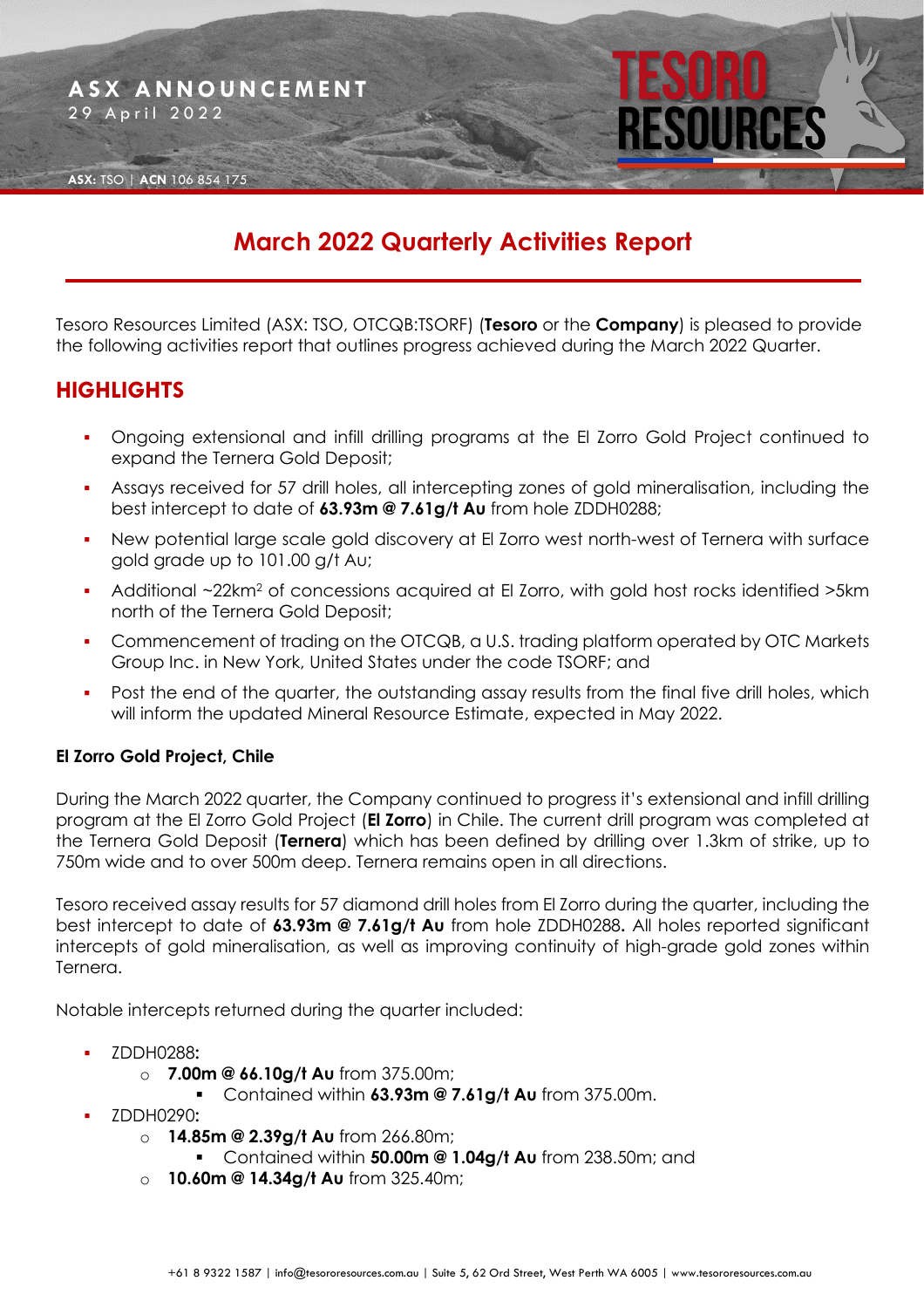- Contained within **63.60m @ 2.89g/t Au** from 325.40m.
- ZDDH0279:
	- o **22.50m @ 1.63 g/t Au** from 469.00m;
		- Contained within **57.00m @ 1.02g/t Au** from 468.00m.
- ZDDH0289:
	- o **13.00m @ 4.27g/t Au** from 161.00 m;
		- Contained within **34.00m @ 1.89g/t Au** from 140.00.
- ZDDH0292:
	- o **19.71m @ 3.64g/t Au** from 177.00 m;
		- Contained within **59.71m @ 1.48g/t Au** from 166.00m:
- ZDDH0294**:** 
	- o **33.00m @ 1.08g/t Au** from 217.00 m;
	- o **10.42m @ 1.03g/t Au** from 283.18 m; and
	- o **16.00m @ 1.22g/t Au** from 307.00 m;
		- Contained within **115.00m @ 0.63 g/t Au** from 217.00m.

Intercepts from the high grade gold zones within Ternera provide scope for additional gold Mineral Resources to be defined with further drilling. Western and Southern extensions continue to expand the deposit, with multiple gold zones encountered.

As announced on 26 April 2022, the assays from the final five holes from the resource definition and extensional drilling for the recently completed >100,000m drilling campaign were received. The Company is currently calculating an updated Mineral Resource Estimate for Ternera, which is targeted for completion during May 2022.

During the quarter, the Company announced first pass assay results from initial surface mapping delineating a new 1.5km long and up to 450m wide, surface gold trend associated with a northwest trending fault system cross cutting the highly prospective El Zorro Tonalite (**EZT**) and sedimentary rock sequences. Surface gold grades of up to 101.00 g/t Au were reported, refer Figure 1.

As announced on 3 March 2022, the Company increased its concession holdings at the El Zorro Gold Project by approximately 22km<sup>2</sup>, with Tesoro Mining Chile Ltda's 85% owned El Zorro SCM, purchasing a group of contiguous concessions adjoining the existing El Zorro concessions which cover the northern extensions of the EZT. These new concessions enhance the prospectivity of El Zorro. Tesoro's exploration team are currently undertaking detailed surface mapping and sampling programs across the Company's concession holdings to identify new targets for drilling in the coming months.

#### **Corporate**

#### **Commencement of Trading on OTCQB**

On 6 January 2022, Tesoro commenced trading on OTCQB, a U.S. trading platform that is operated by OTC Markets Group Inc. in New York, United States. The Company's symbol on the OTCQB is TSORF.

Investors can access further information in relation to the Company's OTCQB quotation via [https://www.otcmarkets.com/stock/TSORF/overview.](https://www.otcmarkets.com/stock/TSORF/overview)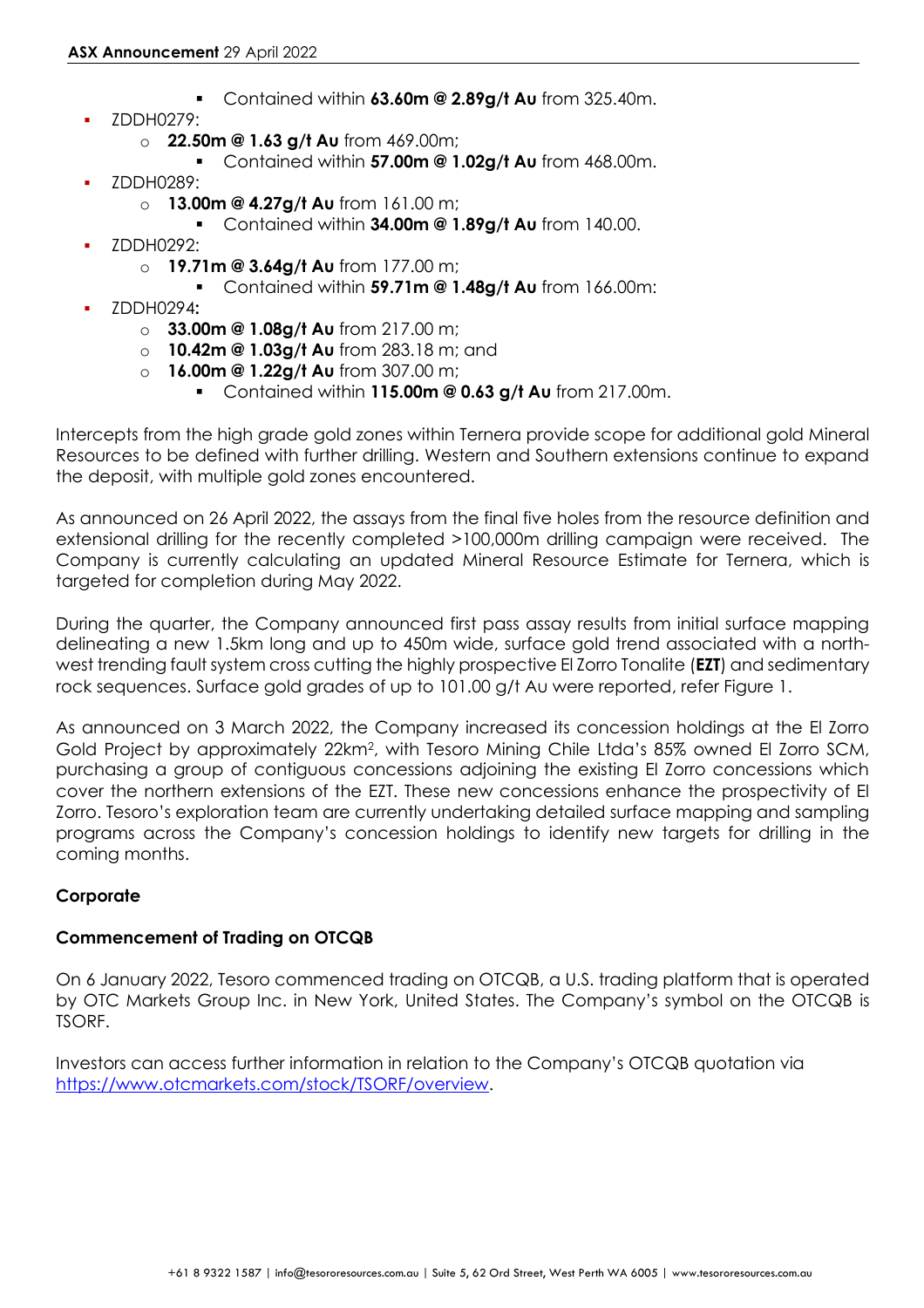

*Figure 1. El Zorro Gold Project geology and surface sampling. PSAD56/19S datum. Gold results shown as width/Au(ppm). Prospective El Zorro Tonalite Dyke swarms in pink. Prospective gold targets shown by dashed red lines. Buzzard Channel Sampling results refer ASX Announcement 25 June 2020, Toro Gordo Channel Sampling results refer ASX Announcement 10 December 2020, Ternera East drill results refer ASX Announcements 11 August and 6 December 2021, Drone Hill drill results refer ASX Announcement 23 March 2021*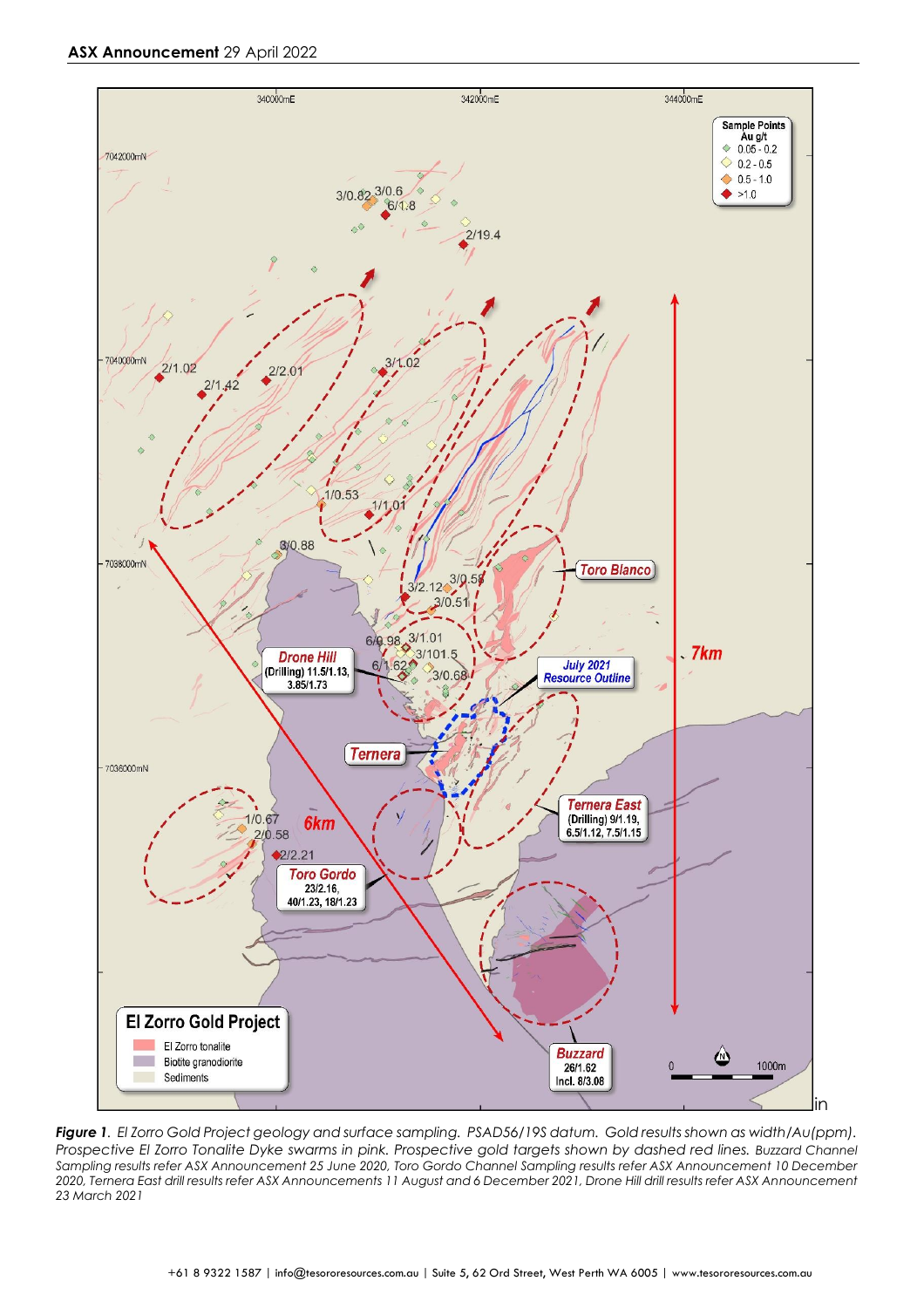#### **Conference Attendance**

Managing Director Zeff Reeves, Executive Director Linton Putland and Non-executive Director Geoff McNamara attended the North American Minerals and Resources Conference, AME Roundup 2022 Vancouver, as well as the OTC Markets Metals & Mining Virtual Investor Conference during the quarter.

#### **\$1 Million raised under Share Purchase Plan Shortfall**

During the March quarter, Tesoro issued 11,764,706 shares at \$0.085 per share to raise \$1 million under the Shortfall Offer, pursuant to Share Purchase Plan Prospectus dated 27 October 2021. The Shares were issued on 2 March 2022 under the Company's available ASX Listing Rule 7.1 placement capacity.

#### **Notice of General Meeting**

The Company held a general meeting of shareholders at 2:00pm (WST) on Thursday, 28 April 2022 at 31-33 Cliff Street, Fremantle WA 6160.

All resolutions were passed by shareholders on a poll, including the change of Company name to Tesoro Gold Lmtd, which will be effected as soon as possible. The Company's ASX and OTC code, and other details will remain the same.

#### **Use of Funds**

During the March quarter, the Company spent approx. \$4.2 million on exploration activities, which primarily comprised of ongoing drilling programs at El Zorro, assays and associated costs.

The Company confirms that during the quarter ended 31 March 2022, it has used the funds raised pursuant to the Company's Prospectus dated 30 October 2019 and Supplementary Prospectus' dated 10 December 2019 and 29 January 2020 consistently with the "use of funds" statement in the Prospectus. A comparison of actual expenditure since the Company's re-listing on ASX follows:

|                                                                                        | Prospectus<br>(24 month period) | <b>Actual</b><br>Q3 FY22 | <b>Actual</b><br><b>TOTAL</b> |
|----------------------------------------------------------------------------------------|---------------------------------|--------------------------|-------------------------------|
| El Zorro Exploration                                                                   | 2,175,000                       | 4,270,163                | 28,839,315                    |
| Espina Exploration and Earn-in<br>Expenditure                                          | 850,000                         |                          | 55,900                        |
| <b>Project Payments</b>                                                                | 295,000                         |                          | 264,092                       |
| Partial repayment of Director<br>Loan to entities associated with<br>Geoffrey McNamara | 75,000                          |                          | 75,000                        |
| Costs of the Offer                                                                     | 485,990                         |                          | 557,358                       |
| Corporate overheads and<br>administration costs                                        | 830,000                         |                          | 830,000                       |
| Administration costs and<br>working capital                                            | 189,010                         | 530,488                  | 2,609,231                     |
| <b>Total</b>                                                                           | 4,900,000                       | 4,800,651                | 33,230,896                    |

The Company notes funds used towards El Zorro exploration drilling and administration and working capital exceed the "use of funds" statement in the Prospectus and were funded by additional capital raising activities undertaken by the Company, as announced to ASX.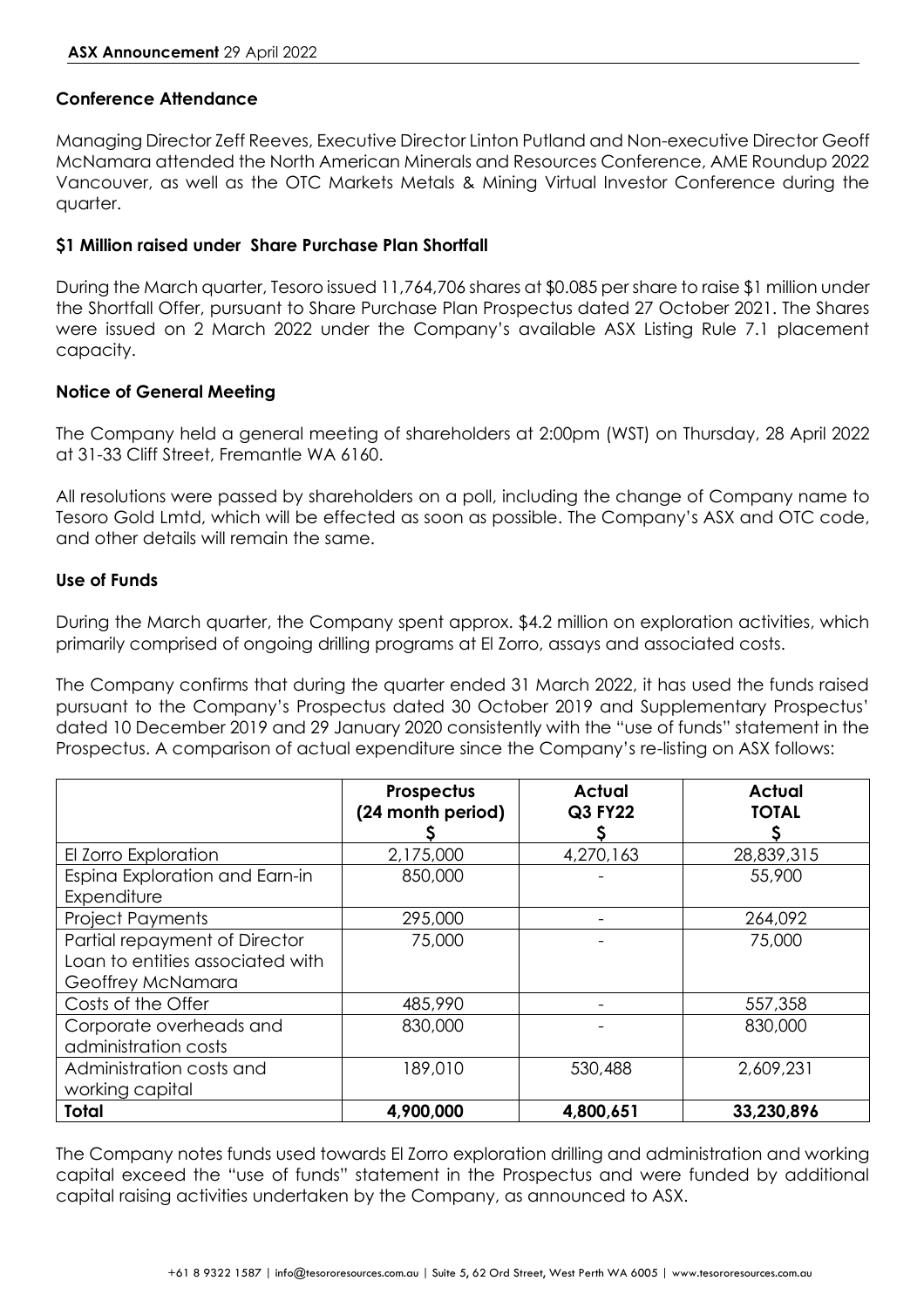#### **Payments to Related Parties**

As outlined in the Appendix 5B for the quarter ending 31 March 2022 (sections 6.1 and 6.2), during the quarter approximately \$201,250 in payments were made to related parties and/or their associates as remuneration (inc superannuation) for the Managing Director, Non-Executive Director fees and consulting fees.

Authorised by the Board of Tesoro Resources Limited.

#### **For more information:**

#### **Company: Investors:**

Zeff Reeves, Managing Director **Peter Taylor** Peter Taylor Tesoro Resources Limited NWR Communications +61 8 9322 1587 +61 (0) 412 036 231

# peter@nwrcommunications.com.au

## **About Tesoro**

Tesoro Resources Limited was established with a strategy of acquiring, exploring, and developing mining projects in the Coastal Cordillera region of Chile. The Coastal Cordillera region is host to multiple world class copper and gold mines, has well established infrastructure, service providers and an experienced mining workforce. Large areas of the Coastal Cordillera remain unexplored due to the unconsolidated nature of mining concession ownership, but Tesoro, via its in-country network and experience has been able secure rights to a district scale gold project in-line with the Company's strategy. Tesoro's 95% owned Chilean Subsidiary owns 85% of the El Zorro Gold Project.



#### **Future Performance**

This announcement may contain certain forward-looking statements and opinion. Forward-looking statements, including projections, forecasts and estimates, are provided as a general guide only and should not be relied on as an indication or guarantee of future performance and involve known and unknown risks, uncertainties, assumptions, contingencies and other important factors, many of which are outside the control of the Company and which are subject to change without notice and could cause the actual results, performance or achievements of the Company to be materially different from the future results, performance or achievements expressed or implied by such statements. Past performance is not necessarily a guide to future performance and no representation or warranty is made as to the likelihood of achievement or reasonableness of any forward looking statements or other forecast. Nothing contained in this announcement nor any information made available to you is, or and shall be relied upon as, a promise, representation, warranty or guarantee as to the past, present or the future performance of Tesoro.

#### **Competent Persons Statement**

The information in this report that relates to Exploration Results is based on information compiled by Mr Zeffron Reeves (B App Sc (Hons) Applied Geology) MBA, MAIG). Mr Reeves is a member of the Australian Institute of Geoscientists and a Director and major shareholder of the Company. Mr Reeves has sufficient experience that is relevant to the style of mineralisation and type of deposit under consideration and to the activity which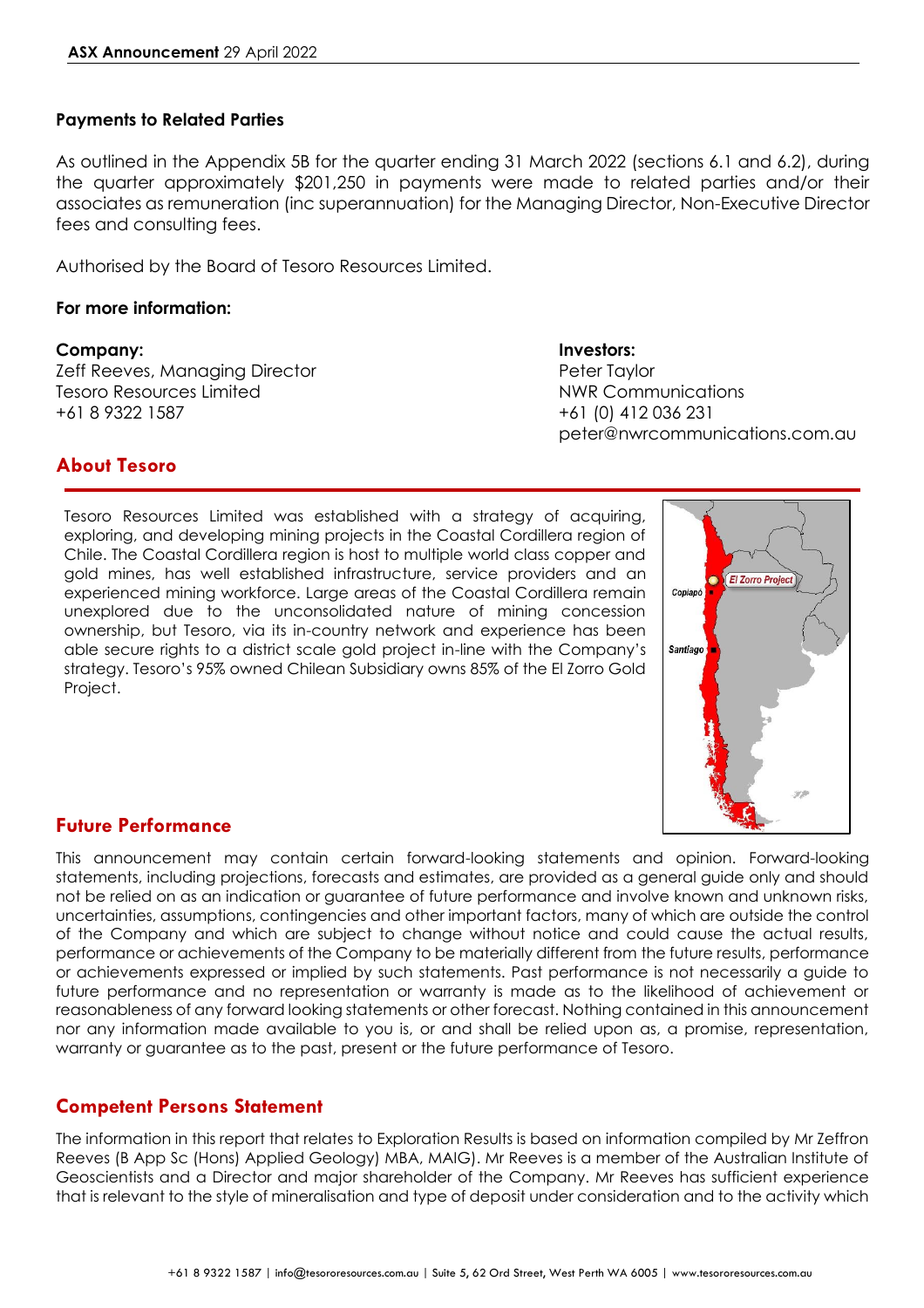he is undertaking to qualify as a Competent Person as defined in the 2012 Edition of the Australasian Code for Reporting of Exploration Results, Mineral Resources and Ore Reserves. Mr Reeves consents to the inclusion in this report of the matters based on this information in the form and context in which it appears.

## **Appendix 2 – Concession Schedule El Zorro Gold Project Exploration Concessions (85%\* Tesoro Mining Chile SpA)**

| Total            | <b>Concession Name</b>                     | Date of Expiration       | Size       | Concession type            |
|------------------|--------------------------------------------|--------------------------|------------|----------------------------|
|                  | SIERRA PATACONES 1                         | 14/01/2023               | 300        | Exploration                |
| $\overline{2}$   | SIERRA PATACONES 2                         | 14/01/2023               | 300        | Exploration                |
| 3                | SIERRA PATACONES 3                         | 14/01/2023               | 300        | Exploration                |
| $\overline{4}$   | SIERRA PATACONES 4                         | 14/01/2023               | 300        | Exploration                |
| $\overline{5}$   | SIERRA PATACONES 5                         | 14/01/2023               | 300        | Exploration                |
| $\boldsymbol{6}$ | SIERRA PATACONES 6                         | 14/01/2023               | 300        | Exploration                |
| $\overline{7}$   | SIERRA PATACONES 7                         | 14/01/2023               | 300        | Exploration                |
| 8                | SIERRA PATACONES 8                         | 14/01/2023               | 300        | Exploration                |
| 9                | SIERRA PATACONES 9                         | 14/01/2023               | 300        | Exploration                |
| 10               | SIERRA PATACONES 10                        | 14/01/2023               | 300        | Exploration                |
| 11               | SIERRA PATACONES 11                        | 14/01/2023               | 300        | Exploration                |
| 12               | SIERRA PATACONES 12                        | 14/01/2023               | 300        | Exploration                |
| 13               | SIERRA PATACONES 13                        | 14/01/2023               | 300        | Exploration                |
| 14               | SIERRA PATACONES 14                        | 14/01/2023               | 300        | Exploration                |
| 15               | SIERRA PATACONES 15                        | 14/01/2023               | 300        | Exploration                |
| 16               | SIERRA PATACONES 20                        | 14/01/2023               | 300        | Exploration                |
| 17               | SIERRA PATACONES 19                        | 14/01/2023               | 300        | Exploration                |
| 18               | SIERRA PATACONES 18                        | 14/01/2023               | 300        | Exploration                |
| 19               | SIERRA PATACONES 17                        | 14/01/2023               | 300        | Exploration                |
| 20               | SIERRA PATACONES 16                        | 14/01/2023               | 300        | Exploration                |
| 21               | SIERRA PATACONES 21                        | 14/01/2023               | 300        | Exploration                |
| 22               | SIERRA PATACONES 22                        | 14/01/2023               | 300        | Exploration                |
| 23               | SIERRA PATACONES 23                        | 14/01/2023               | 300        | Exploration                |
| 24               | SIERRA PATACONES 24                        | 14/01/2023               | 300        | Exploration                |
| 25               | SIERRA PATACONES 25                        | 14/01/2023               | 300        | Exploration                |
| 26               | SIERRA PATACONES 26                        | 14/01/2023               | 300        | Exploration                |
| 27               | SIERRA PATACONES 27                        | 14/01/2023               | 300        | Exploration                |
| 28               | SIERRA PATACONES 28                        | 14/01/2023               | 300        | Exploration                |
| 29               | SIERRA PATACONES 29                        | 14/01/2023               | 300        | Exploration                |
| 30               | SIERRA PATACONES 30                        | 14/01/2023               | 300        | Exploration                |
| 31               | SIERRA PATACONES 31                        | 14/01/2023               | 300        | Exploration                |
| 32               | SIERRA PATACONES 32                        | 14/01/2023               | 300        | Exploration                |
| 33               | SIERRA PATACONES 33                        | 14/01/2023               | 300        | Exploration                |
| 34<br>35         | SIERRA PATACONES 34                        | 14/01/2023               | 300<br>300 | Exploration                |
|                  | SIERRA PATACONES 35                        | 14/01/2023               |            | Exploration                |
| 36<br>37         | SIERRA PATACONES 42                        | 14/01/2023               | 300        | Exploration                |
| 38               | SIERRA PATACONES 41<br>SIERRA PATACONES 40 | 14/01/2023<br>14/01/2023 | 300<br>300 | Exploration<br>Exploration |
| 39               | SIERRA PATACONES 39                        | 14/01/2023               | 300        | Exploration                |
| 40               |                                            |                          | 300        |                            |
| 41               | SIERRA PATACONES 38<br>SIERRA PATACONES 37 | 14/01/2023<br>14/01/2023 | 300        | Exploration<br>Exploration |
| 42               | SIERRA PATACONES 36                        | 14/01/2023               | 300        | Exploration                |
| 43               | SIERRA PATACONES 43                        | 14/01/2023               | 300        | Exploration                |
| 44               | SIERRA PATACONES 44                        | 14/01/2023               | 300        | Exploration                |
| 45               | SIERRA PATACONES 45                        | 14/01/2023               | 300        | Exploration                |
| 46               | SIERRA PATACONES 46                        | 14/01/2023               | 300        | Exploration                |
| 47               | SIERRA PATACONES 47                        | 14/01/2023               | 300        | Exploration                |
| 48               | SIERRA PATACONES 48                        | 14/01/2023               | 300        | Exploration                |
| 49               | SIERRA PATACONES 49                        | 14/01/2023               | 300        | Exploration                |
| 50               | SIERRA PATACONES 50                        | 14/01/2023               | 300        | Exploration                |
| 51               | SIERRA PATACONES 51                        | 14/01/2023               | 300        | Exploration                |
| 52               | SIERRA PATACONES 53                        | 14/01/2023               | 300        | Exploration                |
| 53               | SIERRA PATACONES 54                        | 14/01/2023               | 300        | Exploration                |
|                  |                                            |                          |            |                            |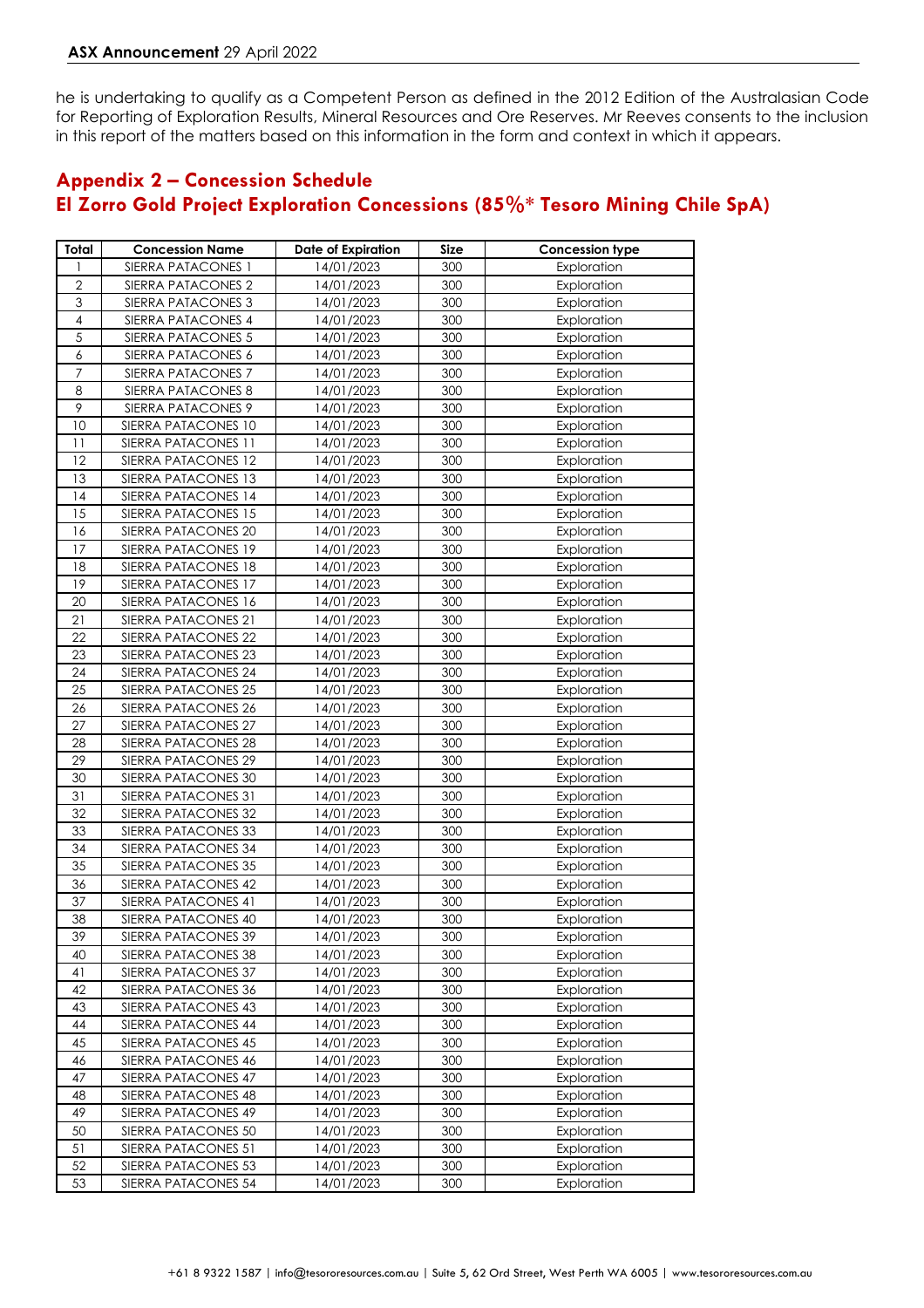| Total | <b>Concession Name</b> | <b>Date of Expiration</b> | Size | <b>Concession type</b> |
|-------|------------------------|---------------------------|------|------------------------|
| 54    | SIERRA PATACONES 55    | 14/01/2023                | 300  | Exploration            |
| 55    | SIERRA PATACONES 56    | 14/01/2023                | 300  | Exploration            |
| 56    | SIERRA PATACONES 57    | 14/01/2023                | 300  | Exploration            |
| 57    | SIERRA PATACONES 62    | 14/01/2023                | 300  | Exploration            |
| 58    | SIERRA PATACONES 61    | 14/01/2023                | 300  | Exploration            |
| 59    | SIERRA PATACONES 60    | 14/01/2023                | 300  | Exploration            |
| 60    | SIERRA PATACONES 59    | 14/01/2023                | 300  | Exploration            |
| 61    | SIERRA PATACONES 58    | 14/01/2023                | 300  | Exploration            |
| 62    | SIERRA PATACONES 63    | 14/01/2023                | 300  | Exploration            |
| 63    | SIERRA PATACONES 64    | 14/01/2023                | 300  | Exploration            |
| 64    | SIERRA PATACONES 65    | 14/01/2023                | 300  | Exploration            |
| 65    | SIERRA PATACONES 66    | 14/01/2023                | 300  | Exploration            |
| 66    | SIERRA PATACONES 67    | 14/01/2023                | 300  | Exploration            |
| 67    | SIERRA PATACONES 68    | 14/01/2023                | 300  | Exploration            |
| 68    | SIERRA PATACONES 69    | 14/01/2023                | 300  | Exploration            |
| 69    | SIERRA PATACONES 70    | 14/01/2023                | 300  | Exploration            |
| 70    | SIERRA PATACONES 71    | 14/01/2023                | 300  | Exploration            |
| 71    | SIERRA PATACONES 72    | 14/01/2023                | 300  | Exploration            |
| 72    | SIERRA PATACONES 73    | 14/01/2023                | 300  | Exploration            |
| 73    | SIERRA PATACONES 74    | 14/01/2023                | 300  | Exploration            |
| 74    | SIERRA PATACONES 75    | 14/01/2023                | 300  | Exploration            |
| 75    | SIERRA PATACONES 76    | 14/01/2023                | 300  | Exploration            |
| 76    | SIERRA PATACONES 77    | 14/01/2023                | 300  | Exploration            |
| 77    | SIERRA PATACONES 84    | 14/01/2023                | 300  | Exploration            |
| 78    | SIERRA PATACONES 83    | 14/01/2023                | 300  | Exploration            |
| 79    | SIERRA PATACONES 82    | 14/01/2023                | 300  | Exploration            |
| 80    | SIERRA PATACONES 81    | 14/01/2023                | 300  | Exploration            |
| 81    | SIERRA PATACONES 80    | 14/01/2023                | 300  | Exploration            |
| 82    | SIERRA PATACONES 79    | 14/01/2023                | 300  | Exploration            |
| 83    | SIERRA PATACONES 78    | 14/01/2023                | 300  | Exploration            |
| 84    | SIERRA PATACONES 52    | 14/01/2023                | 300  | Exploration            |
| 85    | <b>GOLD STORE 72</b>   | $21$ -Jan- $23$           | 300  | Exploration            |
| 86    | GOLD STORE 71          | $21$ -Jan- $23$           | 300  | Exploration            |
| 87    | <b>GOLD STORE 70</b>   | 25-Jan-23                 | 300  | Exploration            |
| 88    | GOLD STORE 69          | 25-Jan-23                 | 300  | Exploration            |
| 89    | GOLD STORE 68          | 25-Jan-23                 | 300  | Exploration            |
| 90    | GOLD STORE 67          | 25-Jan-23                 | 300  | Exploration            |
| 91    | GOLD STORE 66          | 25-Jan-23                 | 300  | Exploration            |
| 92    | <b>GOLD STORE 1</b>    | In renewal process        | 300  | Exploration            |
| 93    | <b>GOLD STORE 2</b>    | In renewal process        | 300  | Exploration            |
| 94    | <b>GOLD STORE 3</b>    | In renewal process        | 300  | Exploration            |
| 95    | <b>GOLD STORE 4</b>    | In renewal process        | 300  | Exploration            |
| 96    | <b>GOLD STORE 5</b>    | In renewal process        | 300  | Exploration            |
| 97    | GOLD STORE 6           | In renewal process        | 300  | Exploration            |
| 98    | <b>GOLD STORE 7</b>    | In renewal process        | 300  | Exploration            |
| 99    | <b>GOLD STORE 8</b>    | In renewal process        | 300  | Exploration            |
| 100   | GOLD STORE 9           | In renewal process        | 300  | Exploration            |
| 101   | <b>GOLD STORE 10</b>   | In renewal process        | 300  | Exploration            |
| 102   | <b>GOLD STORE 11</b>   | In renewal process        | 300  | Exploration            |
| 103   | <b>GOLD STORE 12</b>   | In renewal process        | 300  | Exploration            |
| 104   | <b>GOLD STORE 13</b>   | In renewal process        | 300  | Exploration            |
| 105   | <b>GOLD STORE 14</b>   | In renewal process        | 300  | Exploration            |
| 106   | <b>GOLD STORE 15</b>   | In renewal process        | 300  | Exploration            |
| 107   | GOLD STORE 16          | In renewal process        | 300  | Exploration            |
| 108   | <b>GOLD STORE 17</b>   | In renewal process        | 300  | Exploration            |
| 109   | <b>GOLD STORE 18</b>   | In renewal process        | 300  | Exploration            |
| 110   | <b>GOLD STORE 19</b>   | In renewal process        | 300  | Exploration            |
| 111   | GOLD STORE 20          | In renewal process        | 300  | Exploration            |
| 112   | <b>GOLD STORE 21</b>   | In renewal process        | 300  | Exploration            |
| 113   | <b>GOLD STORE 22</b>   | In renewal process        | 300  | Exploration            |
| 114   | GOLD STORE 23          | In renewal process        | 300  | Exploration            |
| 115   | <b>GOLD STORE 24</b>   | In renewal process        | 300  | Exploration            |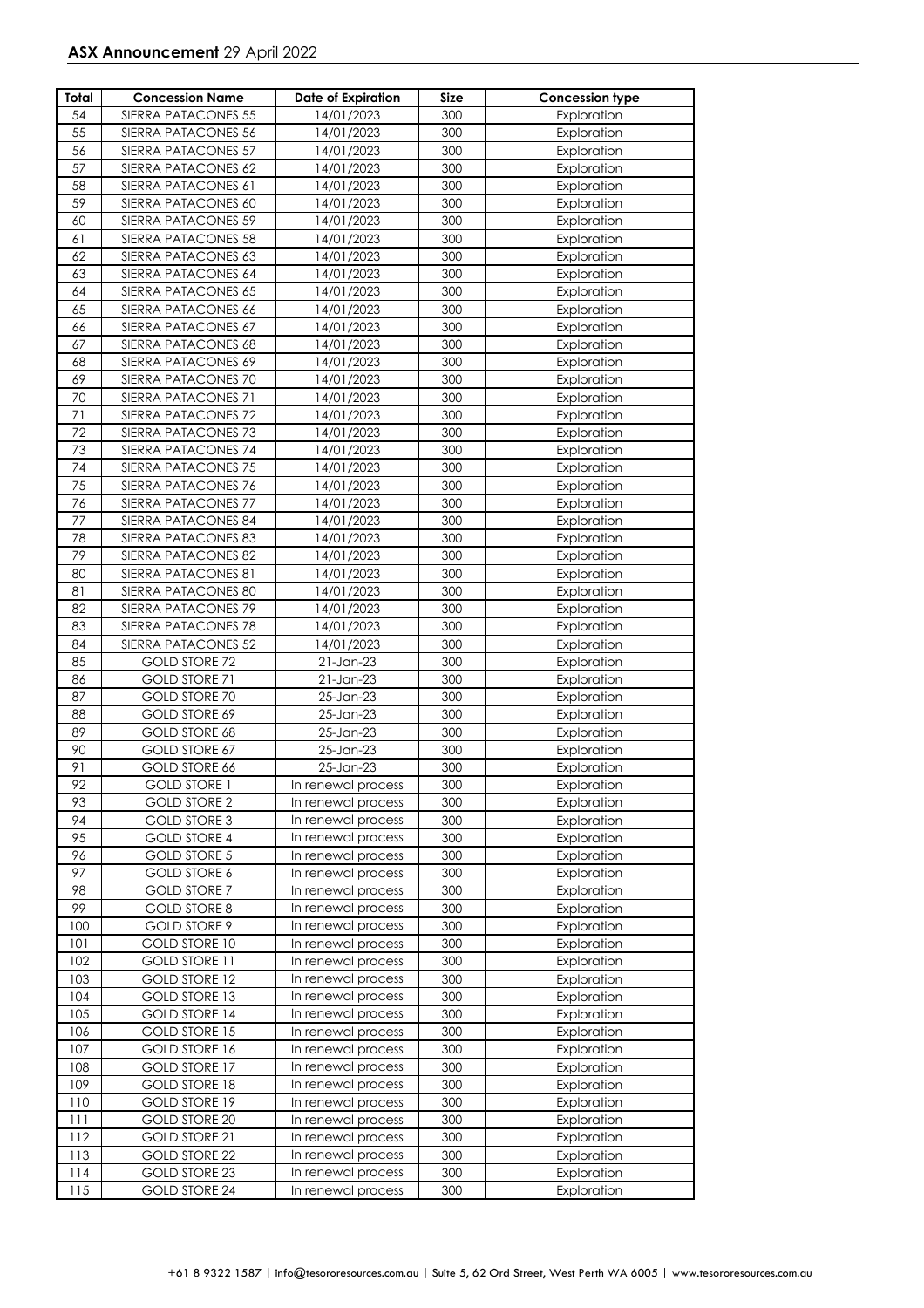| Total      | <b>Concession Name</b>                       | Date of Expiration                       | Size       | <b>Concession type</b>     |
|------------|----------------------------------------------|------------------------------------------|------------|----------------------------|
| 116        | GOLD STORE 25                                | In renewal process                       | 300        | Exploration                |
| 117        | <b>GOLD STORE 26</b>                         | In renewal process                       | 300        | Exploration                |
| 118        | <b>GOLD STORE 27</b>                         | In renewal process                       | 300        | Exploration                |
| 119        | <b>GOLD STORE 28</b>                         | In renewal process                       | 300        | Exploration                |
| 120        | GOLD STORE 29                                | In renewal process                       | 300        | Exploration                |
| 121        | <b>GOLD STORE 30</b>                         | In renewal process                       | 300        | Exploration                |
| 122        | GOLD STORE 36                                | In renewal process                       | 300        | Exploration                |
| 123        | <b>GOLD STORE 35</b>                         | In renewal process                       | 300        | Exploration                |
| 124        | <b>GOLD STORE 34</b>                         | In renewal process                       | 300        | Exploration                |
| 125        | <b>GOLD STORE 33</b>                         | In renewal process                       | 300        | Exploration                |
| 126        | <b>GOLD STORE 32</b>                         | In renewal process                       | 300        | Exploration                |
| 127        | GOLD STORE 31                                | In renewal process                       | 300        | Exploration                |
| 128        | <b>GOLD STORE 37</b>                         | In renewal process                       | 300        | Exploration                |
| 129        | <b>GOLD STORE 38</b>                         | In renewal process                       | 300        | Exploration                |
| 130        | GOLD STORE 39                                | In renewal process                       | 300        | Exploration                |
| 131        | GOLD STORE 40                                | In renewal process                       | 300        | Exploration                |
| 132        | <b>GOLD STORE 41</b>                         | In renewal process                       | 300        | Exploration                |
| 133        | <b>GOLD STORE 42</b>                         | In renewal process                       | 300        | Exploration                |
|            |                                              |                                          |            |                            |
| 134        | <b>GOLD STORE 43</b><br><b>GOLD STORE 44</b> | In renewal process<br>In renewal process | 300        | Exploration                |
| 135<br>136 | <b>GOLD STORE 45</b>                         | In renewal process                       | 300<br>300 | Exploration<br>Exploration |
| 137        |                                              |                                          |            |                            |
|            | GOLD STORE 46<br><b>GOLD STORE 47</b>        | In renewal process                       | 300<br>300 | Exploration                |
| 138        |                                              | In renewal process                       |            | Exploration                |
| 139        | <b>GOLD STORE 48</b>                         | In renewal process                       | 300        | Exploration                |
| 140        | GOLD STORE 49                                | In renewal process                       | 300        | Exploration                |
| 141        | <b>GOLD STORE 50</b>                         | In renewal process                       | 300        | Exploration                |
| 142        | <b>GOLD STORE 51</b>                         | In renewal process                       | 300        | Exploration                |
| 143        | <b>GOLD STORE 52</b>                         | In renewal process                       | 300        | Exploration                |
| 144        | GOLD STORE 53                                | In renewal process                       | 300        | Exploration                |
| 145        | GOLD STORE 54                                | In renewal process                       | 300        | Exploration                |
| 146        | <b>GOLD STORE 55</b>                         | 14-Jan-23                                | 300        | Exploration                |
| 147<br>148 | GOLD STORE 56                                | In renewal process<br>14-Jan-23          | 200        | Exploration                |
| 149        | <b>GOLD STORE 57</b><br><b>GOLD STORE 58</b> |                                          | 300        | Exploration                |
| 150        |                                              | In renewal process<br>14-Jan-23          | 300<br>300 | Exploration                |
| 151        | <b>GOLD STORE 59</b><br>GOLD STORE 60        |                                          | 300        | Exploration<br>Exploration |
| 152        | GOLD STORE 61                                | In renewal process<br>14-Jan-23          | 300        | Exploration                |
| 153        | <b>GOLD STORE 62</b>                         |                                          | 300        | Exploration                |
| 154        |                                              | In renewal process                       |            |                            |
| 155        | GOLD STORE 63                                | 14-Jan-23                                | 300        | Exploration                |
| 156        | GOLD STORE 64<br><b>GOLD STORE 65</b>        | In renewal process<br>20-Jan-23          | 300<br>300 | Exploration<br>Exploration |
| 157        | <b>VACAS FLACAS 1</b>                        | 25-Jan-23                                | 300        | Exploration                |
|            | <b>VACAS FLACAS 2</b>                        |                                          |            |                            |
| 158<br>159 | VACAS FLACAS 5                               | 25-Jan-23<br>25-Jan-23                   | 300<br>300 | Exploration<br>Exploration |
| 160        | VACAS FLACAS 6                               | 25-Jan-23                                | 300        | Exploration                |
| 161        | VACAS FLACAS 7                               | 25-Jan-23                                | 300        | Exploration                |
| 162        | VACAS FLACAS 8                               | 25-Jan-23                                | 300        | Exploration                |
| 163        |                                              | 25-Jan-23                                | 300        | Exploration                |
| 164        | VACAS FLACAS 9                               |                                          | 300        | Exploration                |
| 165        | VACAS FLACAS 10<br>VACAS FLACAS 11           | 25-Jan-23<br>25-Jan-23                   | 300        | Exploration                |
|            |                                              |                                          |            |                            |
| 166        | VACAS FLACAS 12                              | 25-Jan-23                                | 300        | Exploration                |
| 167        | VACAS FLACAS 13                              | 25-Jan-23                                | 300        | Exploration                |
| 168        | VACAS FLACAS 14                              | 25-Jan-23                                | 300        | Exploration                |
| 169        | VACAS FLACAS 15                              | 25-Jan-23                                | 300        | Exploration                |
| 170        | VACAS FLACAS 16                              | 26-Jan-23                                | 300        | Exploration                |
| 171        | VACAS FLACAS 17                              | 26-Jan-23                                | 300        | Exploration                |
| 172        | VACAS FLACAS 18                              | 26-Jan-23                                | 300        | Exploration                |
| 173        | VACAS FLACAS 19                              | 26-Jan-23                                | 300        | Exploration                |
| 174        | VACAS FLACAS 20                              | 26-Jan-23                                | 300        | Exploration                |
| 175        | VACAS FLACAS 21                              | 26-Jan-23                                | 300        | Exploration                |
| 176        | VACAS FLACAS 22                              | 26-Jan-23                                | 300        | Exploration                |
| 177        | VACAS FLACAS 23                              | 25-Jan-23                                | 300        | Exploration                |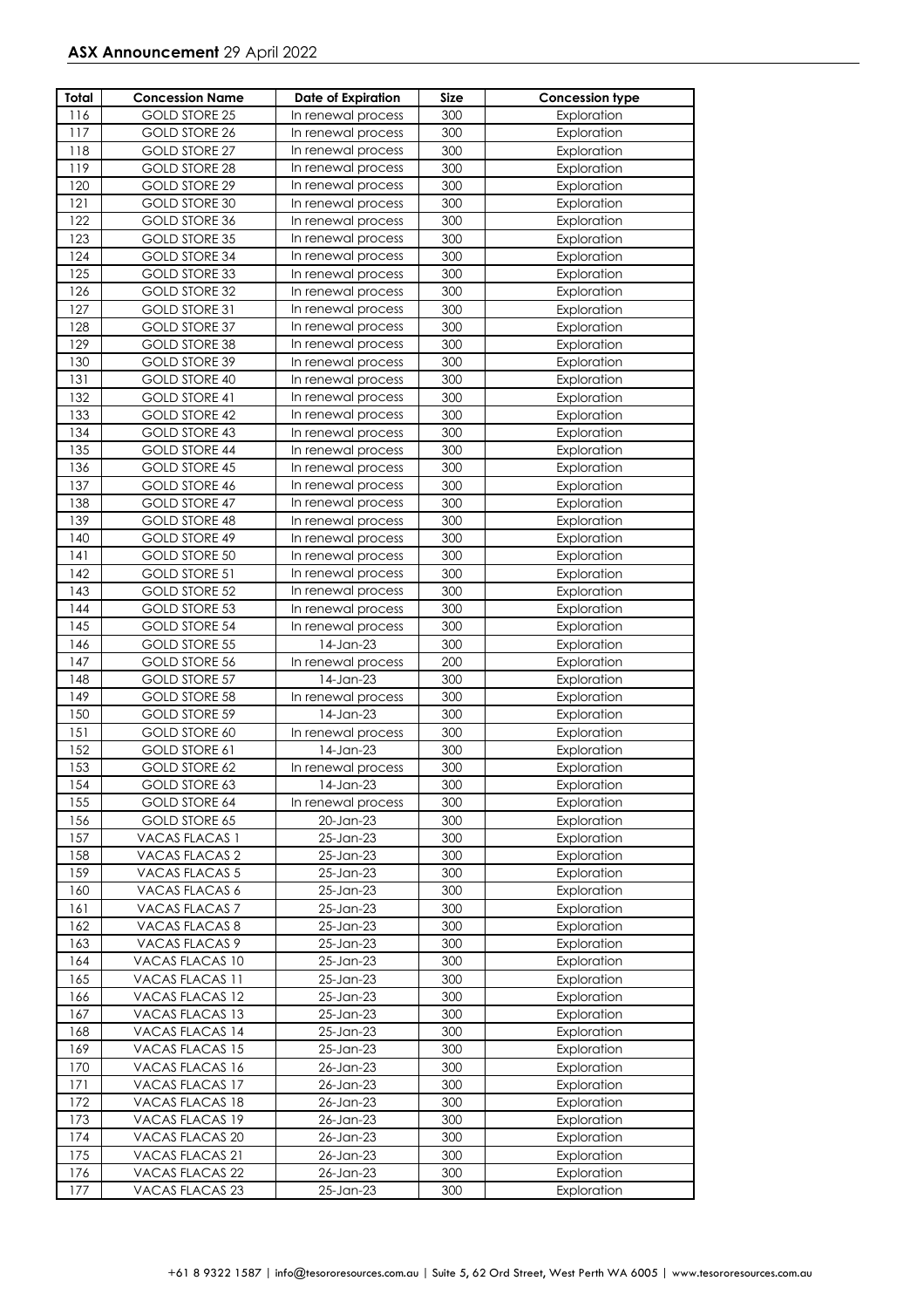| Total | <b>Concession Name</b>      | <b>Date of Expiration</b> | Size | Concession type            |
|-------|-----------------------------|---------------------------|------|----------------------------|
| 178   | VACAS FLACAS 24             | 25-Jan-23                 | 300  | Exploration                |
| 179   | VACAS FLACAS 25             | 25-Jan-23                 | 300  | Exploration                |
| 180   | VACAS FLACAS 28             | 25-Jan-23                 | 300  | Exploration                |
| 181   | <b>VACAS FLACAS 27</b>      | 25-Jan-23                 | 300  | Exploration                |
| 182   | VACAS FLACAS 26             | 25-Jan-23                 | 300  | Exploration                |
| 183   | VACAS FLACAS 3              | $4-Feb-23$                | 300  | Exploration                |
| 184   | VACAS FLACAS 4              | 4-Feb-23                  | 300  | Exploration                |
| 185   | <b>Bloody Good Shot 13A</b> | In renewal process        | 200  | Exploration                |
| 186   | <b>Bloody Good Shot 12A</b> | In renewal process        | 200  | Exploration                |
| 187   | <b>Bloody Good Shot 11A</b> | In renewal process        | 200  | Exploration                |
| 188   | <b>Bloody Good Shot 10A</b> | In renewal process        | 300  | Exploration                |
| 189   | <b>Bloody Good Shot 9A</b>  | In renewal process        | 300  | Exploration                |
| 190   | <b>Bloody Good Shot 8A</b>  | In renewal process        | 200  | Exploration                |
| 191   | <b>Bloody Good Shot 7A</b>  | In renewal process        | 100  | Exploration                |
| 192   | <b>Bloody Good Shot 6A</b>  | In renewal process        | 200  | Exploration                |
| 193   | <b>Bloody Good Shot 5A</b>  | In renewal process        | 200  | Exploration                |
| 194   | <b>Bloody Good Shot 4A</b>  | In renewal process        | 300  | Exploration                |
| 195   | <b>Bloody Good Shot 3A</b>  | In renewal process        | 300  | Exploration                |
| 196   | <b>Bloody Good Shot 2A</b>  | In renewal process        | 300  | Exploration                |
| 197   | <b>Bloody Good Shot 1A</b>  | In renewal process        | 300  | Exploration                |
| 198   | NICE BARREL 1               | 5-Aug-2023                | 200  | Exploration                |
| 199   | NICE BARREL 2               | 5-Aug-2023                | 300  | Exploration                |
| 200   | NICE BARREL 3               | 6-Aug-2023                | 200  | Exploration                |
| 201   | NICE BARREL 4               | 5-Aug-2023                | 200  | Exploration                |
| 202   | NICE BARREL 5               | 6-Aug-2023                | 200  | Exploration                |
| 203   | NICE BARREL 6               | 5-Aug-2023                | 200  | Exploration                |
| 204   | NICE BARREL 7               | 10-Aug-2023               | 200  | Exploration                |
| 205   | NICE BARREL 13              | 28-Sep-2023               | 300  | Exploration                |
| 206   | NICE BARREL 12              | 28-Sep-2023               | 200  | Exploration                |
| 207   | NICE BARREL 11              | 28-Sep-2023               | 300  | Exploration                |
| 208   | NICE BARREL 10              | 28-Sep-2023               | 200  | Exploration                |
| 209   | NICE BARREL 9               | 28-Sep-2023               | 300  | Exploration                |
| 210   | NICE BARREL 8               | 28-Sep-2023               | 200  | Exploration                |
| 211   | ZORRO 1A                    | In process                | 200  | Converting to exploitation |
| 212   | ZORRO 2A                    | In process                | 200  | Converting to exploitation |
| 213   | ZORRO 3A                    | In process                | 200  | Converting to exploitation |
| 214   | <b>ZORRO 4A</b>             | In process                | 100  | Converting to exploitation |
| 215   | <b>ZORRO 5A</b>             | In process                | 200  | Converting to exploitation |
| 216   | ZORRO 6A                    | In process                | 200  | Converting to exploitation |
| 217   | PUNTA DE DIAMENTE 1A        | 17-Aug-2023               | 200  | Exploration                |
| 218   | PUNTA DE DIAMENTE 2A        | 6-Aug-2023                | 300  | Exploration                |
| 219   | PUNTA DE DIAMENTE 3A        | 28-Sep-2023               | 300  | Exploration                |
| 220   | LA NEGRA COJA 1A            | 10-Aug-2023               | 200  | Exploration                |
| 221   | LA NEGRA COJA 2A            | 6-Aug-2023                | 300  | Exploration                |
| 222   | LA NEGRA COJA 3A            | 10-Aug-2023               | 300  | Exploration                |
| 223   | LA NEGRA COJA 4A            | 6-Aug-2023                | 200  | Exploration                |
| 224   | LA NEGRA COJA 5A            | 9-Aug-2023                | 300  | Exploration                |
| 225   | LA NEGRA COJA 6A            | 11-Aug-2023               | 300  | Exploration                |
| 226   | LA NEGRA COJA 7A            | 9-Aug-2023                | 200  | Exploration                |
| 227   | LA NEGRA COJA 8A            | 11-Aug-2023               | 300  | Exploration                |
| 228   | LA NEGRA COJA 9A            | 9-Aug-2023                | 200  | Exploration                |
| 229   | LA NEGRA COJA 10A           | 11-Aug-2023               | 300  | Exploration                |
| 230   | LA NEGRA COJA 11A           | 10-Aug-2023               | 300  | Exploration                |
| 231   | LA NEGRA COJA 12A           | 11-Aug-2023               | 200  | Exploration                |
| 232   | LA NEGRA COJA 13A           | 10-Aug-2023               | 300  | Exploration                |
| 233   | LA NEGRA COJA 14A           | 11-Aug-2023               | 300  | Exploration                |
| 234   | LA NEGRA COJA 15A           | 10-Aug-2023               | 200  | Exploration                |
| 235   | LA NEGRA COJA 16A           | 18-Aug-2023               | 300  | Exploration                |
| 236   | LA NEGRA COJA 17A           | 17-Aug-2023               | 300  | Exploration                |
| 237   | LA NEGRA COJA 18A           | 18-Aug-2023               | 300  | Exploration                |
| 238   | LA NEGRA COJA 19A           | 11-Aug-2023               | 200  | Exploration                |
| 239   | Buzzard 1, 1 al 300         | NA - constituted          | 300  | Exploitation               |